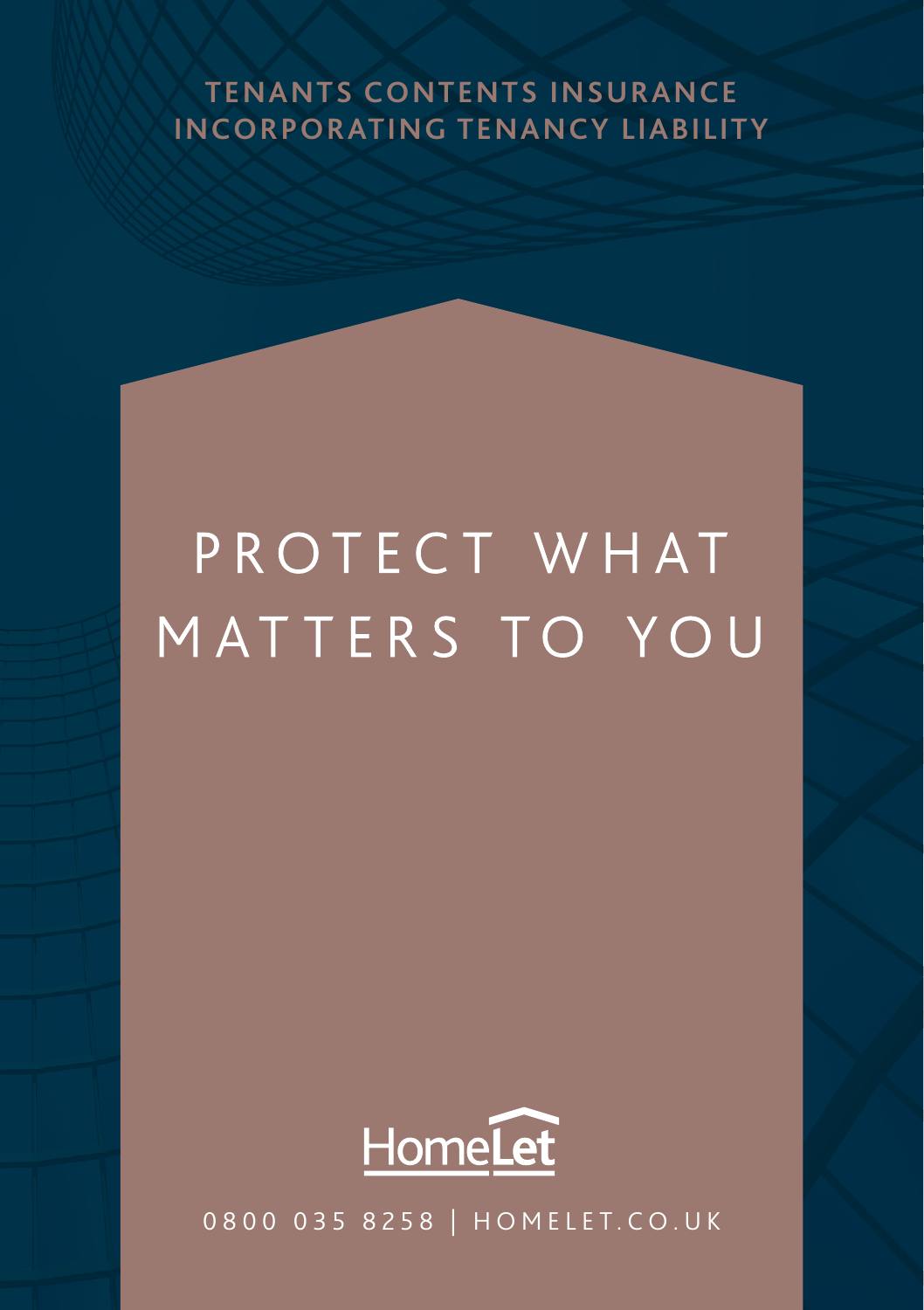# WHY HOMELET?

If you're new to renting, you might not have heard of us until now – so allow us to introduce ourselves!

We're the UK's largest tenant referencing company, and we provide specialist insurance for tenants, landlords, and lettinge agents too. This means you'll benefit from a product designed with you in mind, backed-up with more than 25 years' experience, so you can rest assured that you're in safe hands.



# YOUR QUESTIONS ANSWERED

#### **Why do I need contents insurance?**

Nobody can predict the future, and incidents such as fire, floods and theft do happen. Replacing your contents can cost thousands of pounds, which is why you might want to consider protecting your possessions in case the unexpected happens.

#### **Do I have to take out contents insurance?**

No. as a tenant, you aren't obliged to protect your contents However, doing so can give you the peace of mind that your valuables are covered against loss or damage from specific events such as fire, theft or flood.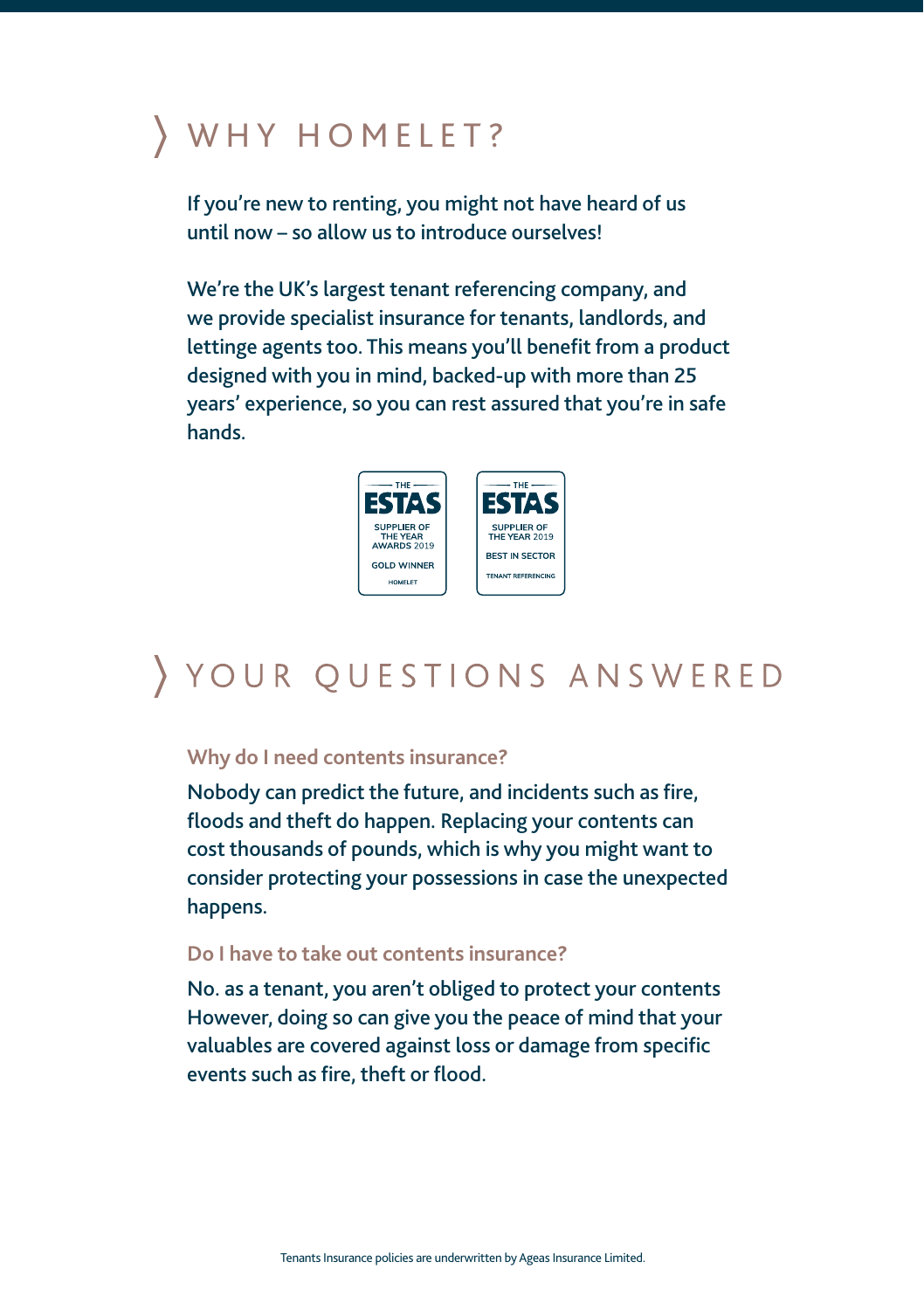

#### TENANTS CONTENTS INSUR ANCE INCORPORATING TENANCY LIABILITY

## PROTECT THE THINGS THAT MATTER TO YOU WITH OUR SPECIALIST TFNANTS INSURANCE

Over the last 25 years or so, we've really got to know our customers, and that's why we've created insurance solutions that are perfect for tenants just like you.

#### **Our contents insurance gives you**

- $\mathcal{F}$ £50,000 of cover for your own contents (our cover's on a new-for-old basis but we sometimes allow you to organise your own replacements too!)
- $\sum$ £10,000 of Tenancy Liability cover, for accidental damage to you Landlord's property, possessions, fixtures and fittings

#### DID YOU KNOW?

**56.2%**

OF TENANTS HAD ISSUES WITH A DEPOSIT BEING RETURNED. THAT COULD'VE BEEN COVERED UNDER A HOMELET POLICY

**£3.6 MILLION** WE'VE PAID OUT ACROSS TENANTS INSURANCE CLAIMS **SINCE 2008**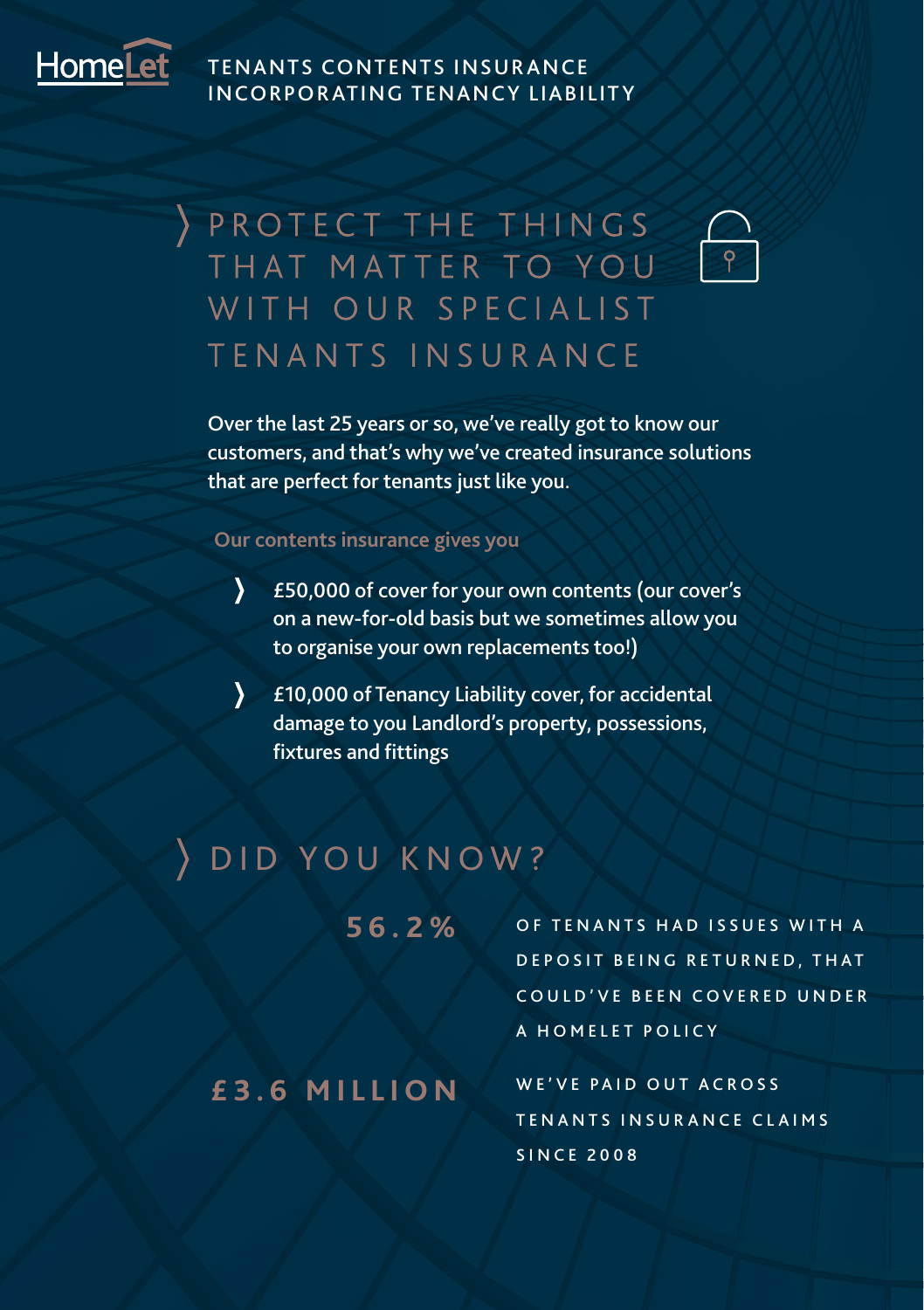

# A PROTECT YOUR<br>LANDLORD'S PROPERTY

We know that tenants often have to put down a sizeable deposit. And, if you accidentally damage your landlord's property, this money can be at risk.

So, when you choose our contents insurance, you'll benefit from £10,000 Tenants Liability Insurance as standard.

If you accidentally damage any fixtures, fittings or property you're liable for under your tenancy agreement, we'll help to put it right.

# WHAT ELSE DOES IT COVER?

- Cover is transferable between properties. even if you buy your own home
- We'll increase your cover by 10% whilst you're celebrating something special
- Υ Additional £1,000 of cover for your family when they're studying away from home
- Damage to interior decorations
- Contents in you shed or outbuildings are also covered
- Pedal cycles valued up to £500 are covered, within the boundaries of your home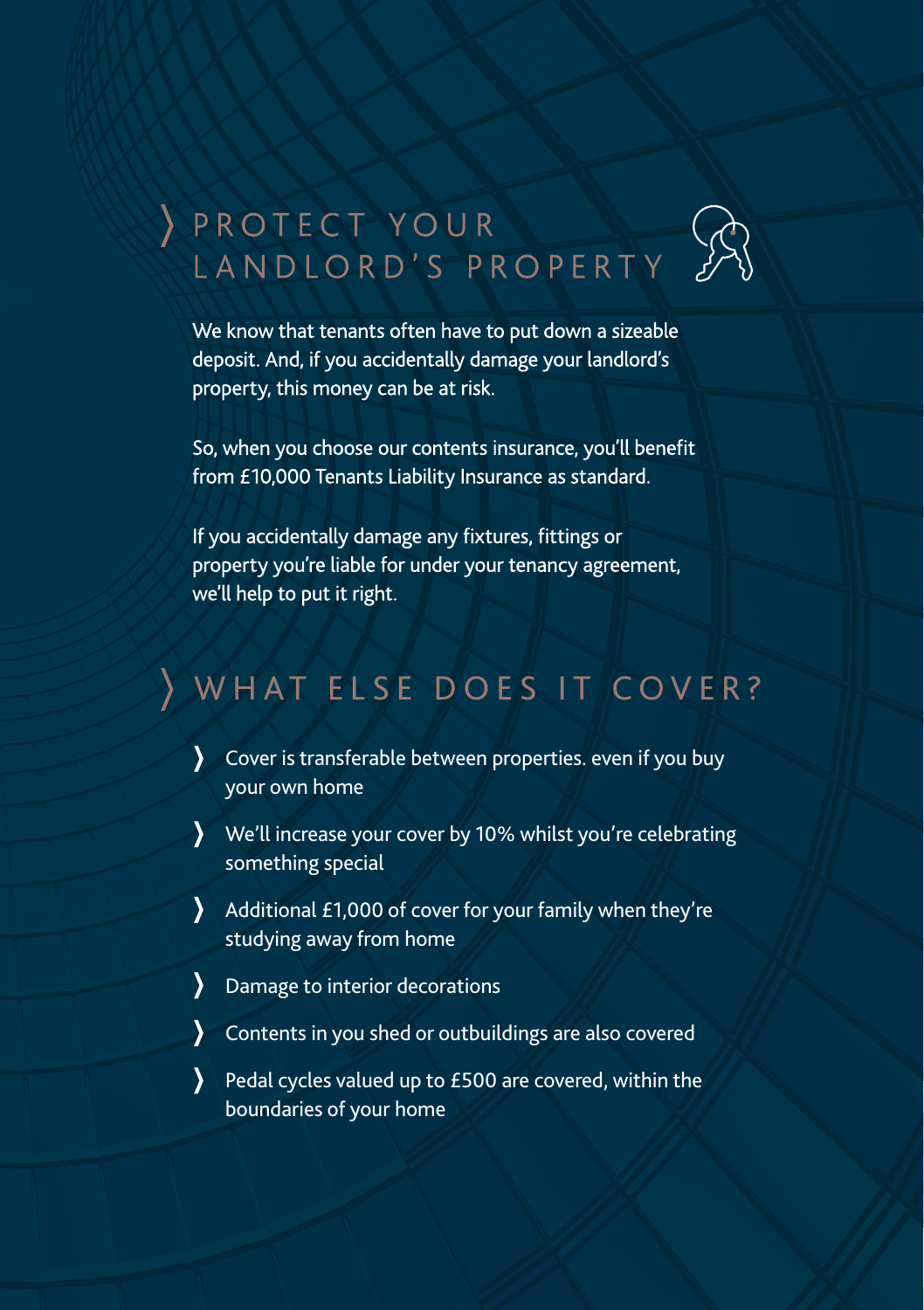### TAILOR COVER TO YOUR NEEDS



Every tenant is different. Whether you rent a house in Hammersmith or share a flat in Finchley, you can tailor your Tenants Contents Insurance to your specific needs.

Insure your bike, add cover for accidental damage, and protect specific personal belongings both inside and outside your home.

#### OPTIONAL EXTRAS

You may have some special items, or specific incidents you'd like extra protection for. So we also offer the following optional extras for you to choose from, creating a policy that truely suits your needs...

- Σ Accidental damage extension
- Unspecified personal belongings
- Specified personal belongings
- Pedal cycle extension
- Personal legal protection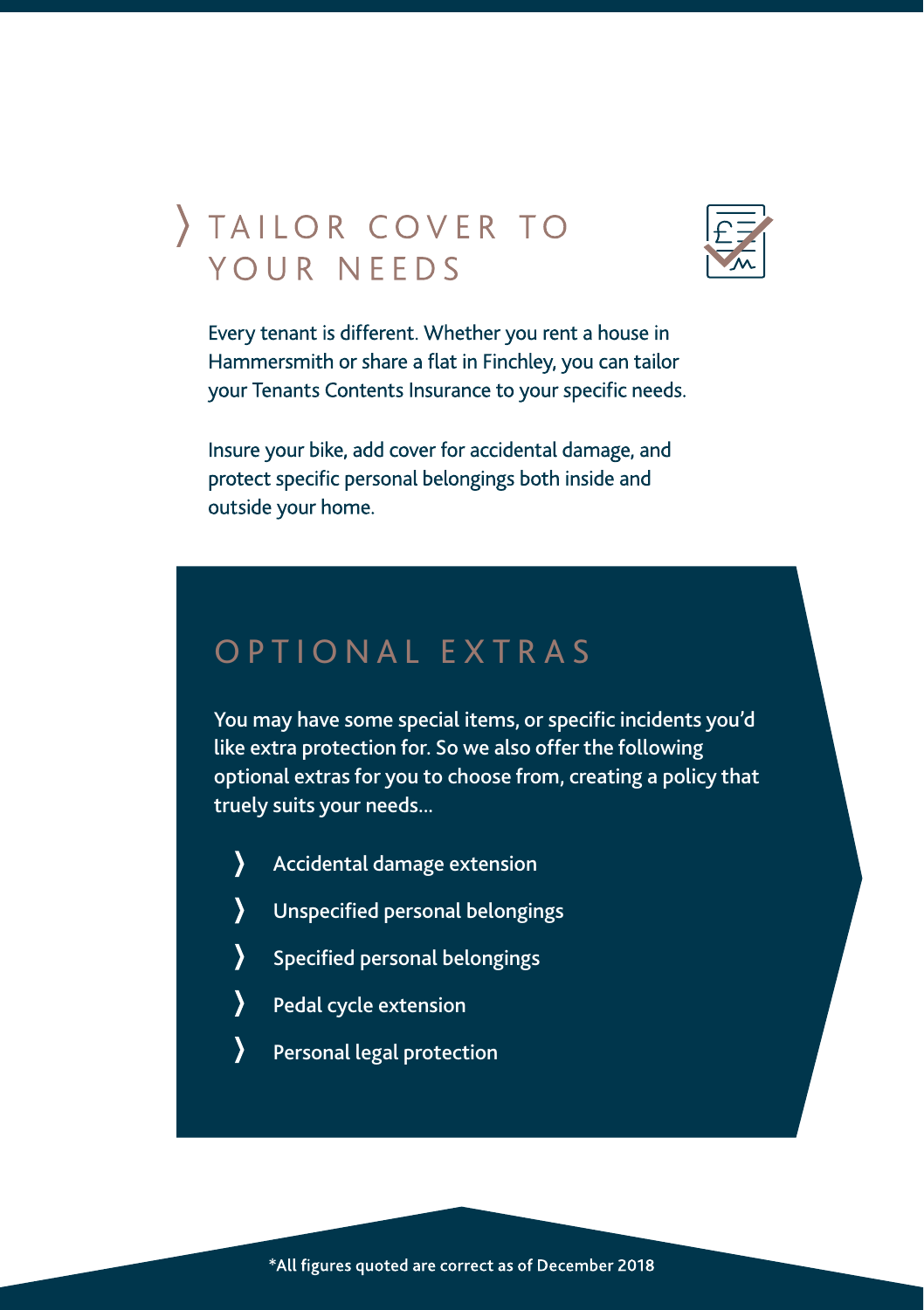HomeLe

#### TENANTS CONTENTS INSUR ANCE INCORPORATING TENANCY LIABILITY

# PROTECT THE THINGS THAT MATTER TO YOU WITH OUR SPECIALIST TENANTS INSURANCE

Over the last 25 years or so, we've really got to know our customers, and that's why we've created insurance solutions that are perfect for tenants just like you.

#### **Our contents insurance gives you**

- $\mathcal{L}$ £50,000 of cover for your own contents (our cover's on a new-for-old basis but we sometimes allow you to organise your own replacements too!)
- $\mathbf{\Sigma}$ £10,000 of Tenancy Liability cover, for accidental damage to you Landlord's property, possessions, fixtures and fittings

#### DID YOU KNOW?

OF TENANTS HAD ISSUES WITH A DEPOSIT BEING RETURNED. THAT COULD'VE BEEN COVERED UNDER A HOMELET POLICY **56.2%**

**£3.6 MILLION** TENANTS INSURANCE CLAIMS PAID OUT SINCE 2008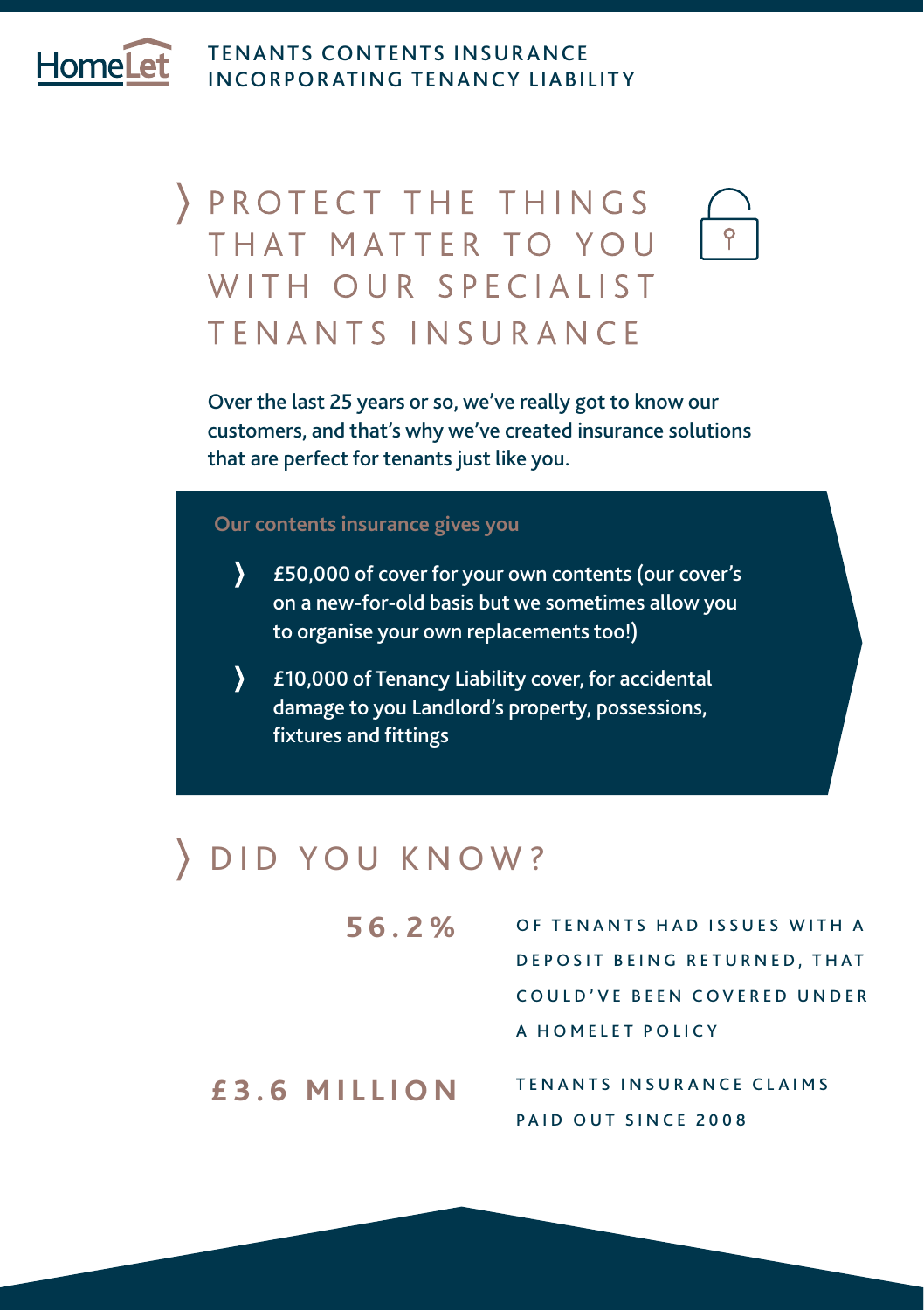# PROTECT YOUR LANDLORD'S PROPERTY

We know that tenants often have to put down a sizeable deposit. And, if you accidentally damage your landlord's property, this money can be at risk.

So, when you choose our contents insurance, you'll benefit from £10,000 Tenancy Liability Insurance as standard.

If you accidentally damage any fixtures, fittings or property you're liable for under your tenancy agreement, we can help to put it right.

### WHAT ELSE DOES IT COVER?

- Cover is transferable between properties. even if you buy your own home
- We'll increase your cover by 10% whilst you're celebrating something special
- Additional £1,000 of cover for your family when they're studying away from home
- Damage to interior decorations
- Contents in your shed or outbuildings are also covered
- Pedal cycles valued up to £500 are covered, within the boundaries of your home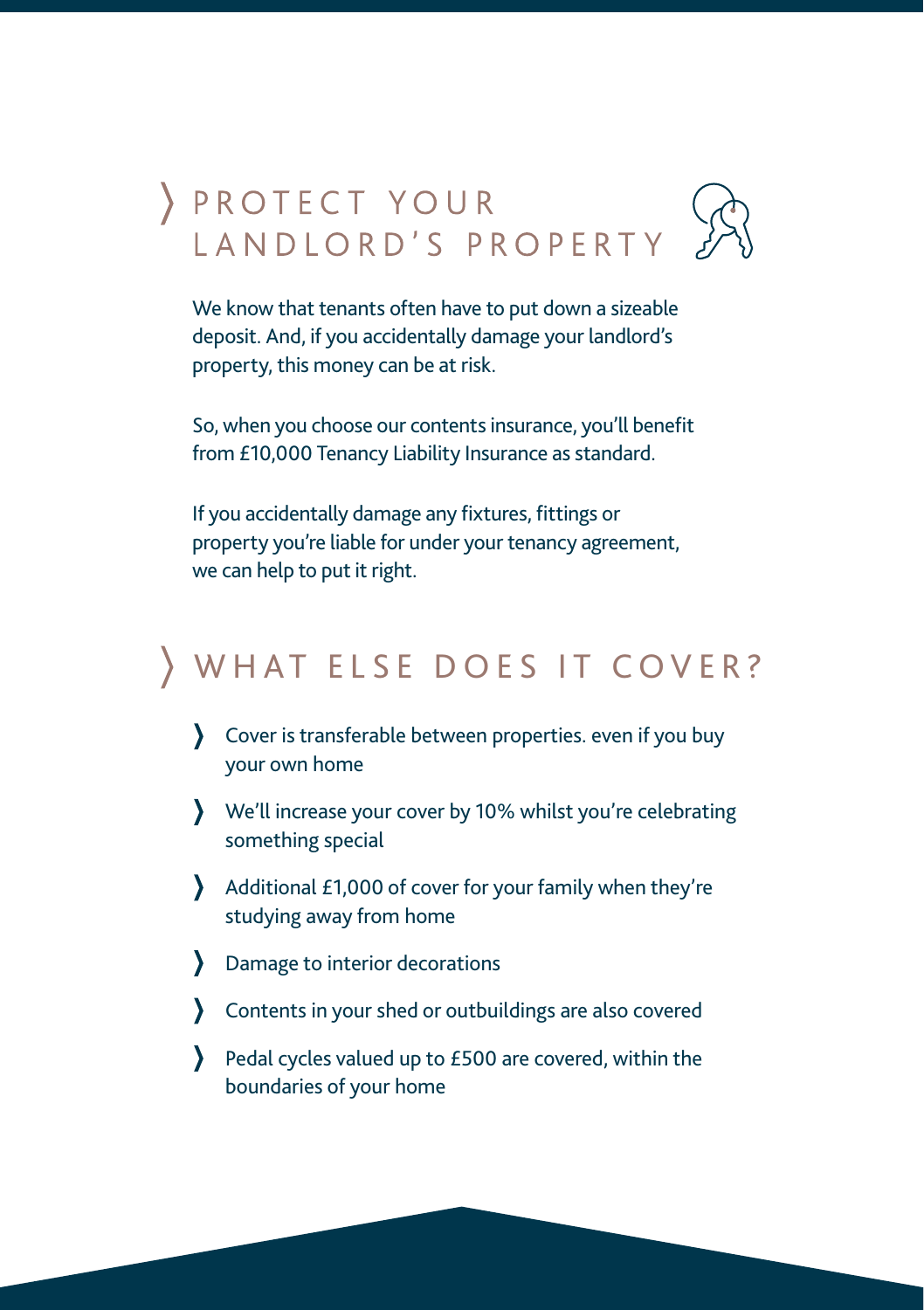# TAILOR COVER TO YOUR NEEDS



Every tenant is different. Whether you're a first time renter, student, or moving into a new family home, you can tailor you Tenants Contents Insurance to your specific needs.

#### OPTIONAL EXTRAS

You may have some special items, or specific incidents you'd like extra protection for. So we also offer the following optional extras for you to choose from, creating a policy that truly suits your needs...

- $\mathcal{Y}$ Accidental damage extension
- Unspecified personal belongings
- $\sum$ Specified personal belongings
- Pedal cycle extension
- Personal legal protection

Call one of our friendly team on **0800 035 8258** to find out more